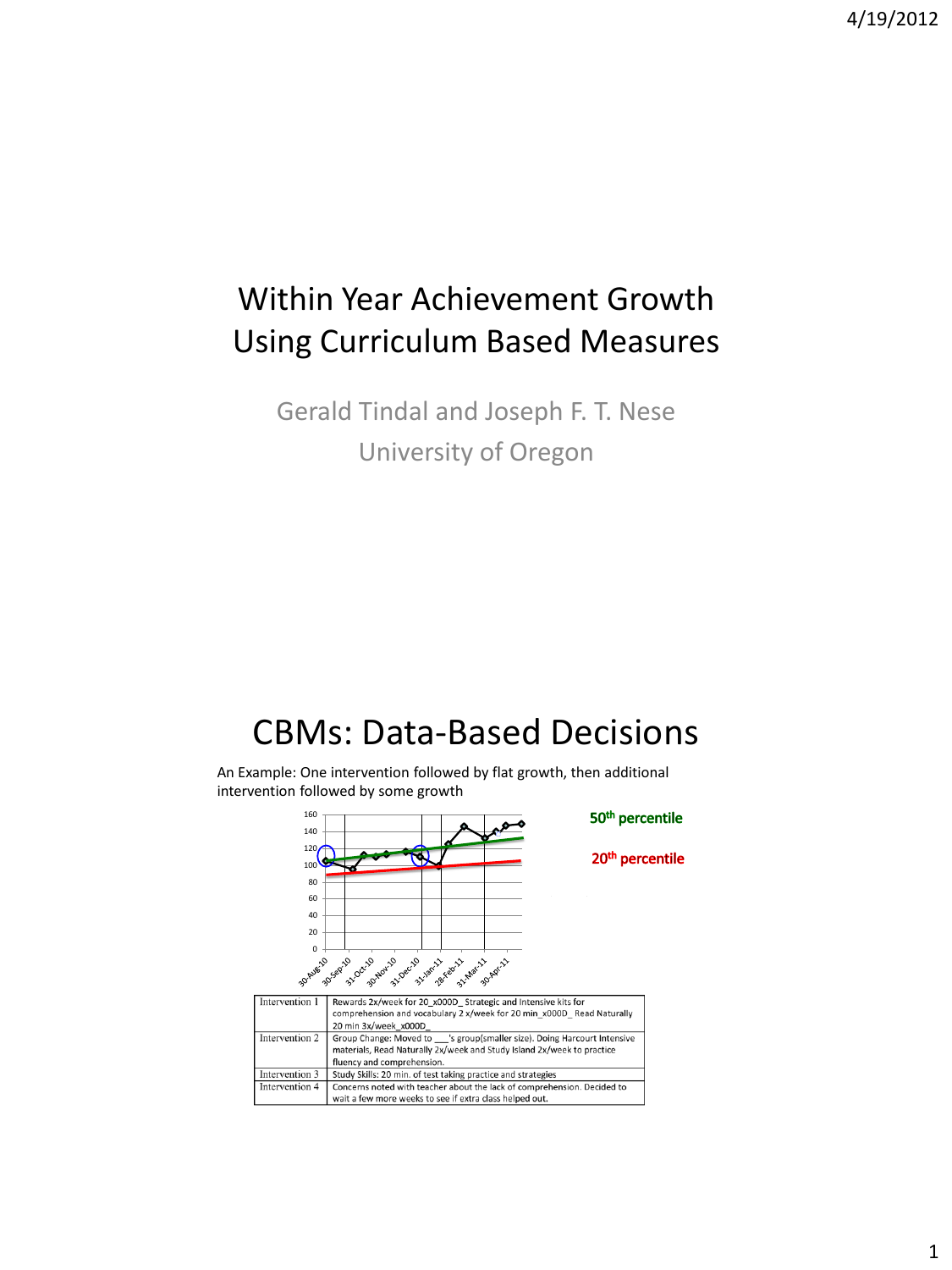| <b>Researchers</b> | <b>Grades</b> | N         | <b>Measure</b>                 | N of Meas.        | Slope Calc.          | Ave. Growth (per week)                     |
|--------------------|---------------|-----------|--------------------------------|-------------------|----------------------|--------------------------------------------|
| Fuchs, et al.      | $1 - 6$       | $16 - 25$ | 'Generic                       | Unknown with      | Ordinary             | Grade 1 (n=19) @ 2.10                      |
| (1993)             |               |           | passages were                  | 7+ measures       | <b>Least Squares</b> | Grade 2 (n=25) @ 1.46                      |
|                    |               |           | used' (p.31)                   | for quadratic     | (OLS)                | Grade 3 (n=14) @ 1.08                      |
|                    |               |           |                                | calculation       |                      | Grade 4 (n=16) @ .84                       |
|                    |               |           |                                |                   |                      | Grade 5 (n=20) @ .49                       |
|                    |               |           |                                |                   |                      | Grade 6 (n=23) $@.32$                      |
| Deno et al.        | $1 - 6$       | 2,999     | 'Grade-                        | Weekly and        | Ordinary             | Grade 1-2 @ 1.82 (GE)                      |
| (2001)             |               |           | appropriate'                   | seasonally (fall, | <b>Least Squares</b> | Grade 1-2 @ .71 (SE)                       |
|                    |               |           | as determined                  | winter, spring)   | (OLS)                | Grade 3-4 @ 1.11 (GE)                      |
|                    |               |           | by LEAs                        |                   |                      | Grade 3-4 @ .58 (SE)                       |
|                    |               |           |                                |                   |                      | Grade 5-6 @ .62 (GE)                       |
|                    |               |           |                                |                   |                      | Grade 1-2 @ .60 (SE)                       |
| Ardoin &           | $K - 5$       | 540       | DORF <sub>2<sup>nd</sup></sub> | Three universal   | Gain from fall       | .99 to 1.04                                |
| Christ (2008)      |               |           | grade                          | screenings        | to spring            | per week                                   |
|                    |               |           | passages                       |                   |                      |                                            |
| Graney,            | $3 - 5$       | 442 Yr1   | R-CBM                          | Screening         | Raw score            | .55 (F-W) vs .94 (W-S) for                 |
| Missall,           |               | 456 Yr2   | AIMSweb                        | passages in fall, | difference /         | Year 1                                     |
| Martinez, &        |               |           | passages from                  | winter, and       | number of            | .92 (F-W) vs 1.12 (W-S)                    |
| Bergstrom          |               |           | 2004-2006                      | spring            | weeks in             | for Year 2                                 |
| (2009)             |               |           |                                |                   | interval             |                                            |
| Jenkins, Graff,    | $4 - 8$       | 41 LD     | Standard                       | A total of 29     | Linear               | 1.09 (true slope)                          |
| & Miglioretti      |               |           | reading                        | measures in 1.    | regression           | 1.49 (1 BL-1 wk)                           |
| (2009)             |               |           | passages from                  | 2, 3, 4 weeks     |                      | 1.94 (1 BL-2 wk)                           |
|                    |               |           | Vanderbilt                     | and pre-post      |                      | 1.77 (1 BL-3 wk)                           |
|                    |               |           |                                | (Sept.-Nov.)      |                      | 1.83 (1 BL-4 wk)                           |
|                    |               |           |                                |                   |                      | 1.60 (1 BL-pre-post)                       |
| Christ.            | $2 - 6$       | 4.824     | CBM-R                          | Fall, winter, and | <b>Linear Mixed</b>  | .88-1.71 vs .74-1.02 (GE)                  |
| Silberglitt,       |               |           | passages from                  | spring passages   | Model (LMM)          | .69-1.17 vs .73-1.08 (SE)                  |
| Yeo, &             |               |           | 2001-2005                      | (0, 18, and 36    | for linear and       |                                            |
| Cormier,           |               |           |                                | weeks)            | piece wise           |                                            |
| (2010)             |               |           |                                |                   | growth               |                                            |
| Jenkins, J., &     | $2 - 6$       | 31        | Std. reading                   | Measures every    | Least squares        | 1.67 (every 2 weeks)                       |
| Terjeson, K.       |               |           | passages 1-2                   | 2.4. and 8        | slopes               | 1.48 (every 4 & 8 weeks)                   |
| (2011).            |               |           | grades below                   | weeks             |                      | 1.29 (grade 3 @ 8 weeks)                   |
|                    |               |           | student grade                  |                   |                      | 1.63 (grade 5 @ 8 weeks)                   |
|                    |               |           | evel                           |                   |                      |                                            |
| Nese.              | $3 - 5$       | 2.465     | easyCBM                        | Benchmark         | Hierarchical         | Grade 3 - curvilinear                      |
| Biancarosa.        |               |           | passages                       | passages (fall,   | Linear Model         | growth (74-106-108)                        |
|                    |               |           |                                | winter, spring)   | (HLM) for            | Grade 4 - curvilinear                      |
| Anderson, Lai,     |               |           |                                |                   |                      |                                            |
| & Tindal           |               |           |                                |                   | linear and           | growth (99-123-131)                        |
| (2012)             |               |           |                                |                   | discontinuous        | Grade 5 - linear growth<br>$(132-142-156)$ |

Non-linear Growth



Figure 1. Differences for linear (L, solid line) and piecewise (P, dashed line) models of growth (G) for students in second through sixth grade within either the general (left) or special education population (right)

Christ, T. J., Silberglitt, B., Yeo, S., & Cormier, D. (2010). Curriculum-based measurement of oral reading: An evaluation of growth rates and seasonal effects among students served in general and special education. *School Psychology Review, 39,* 447–462.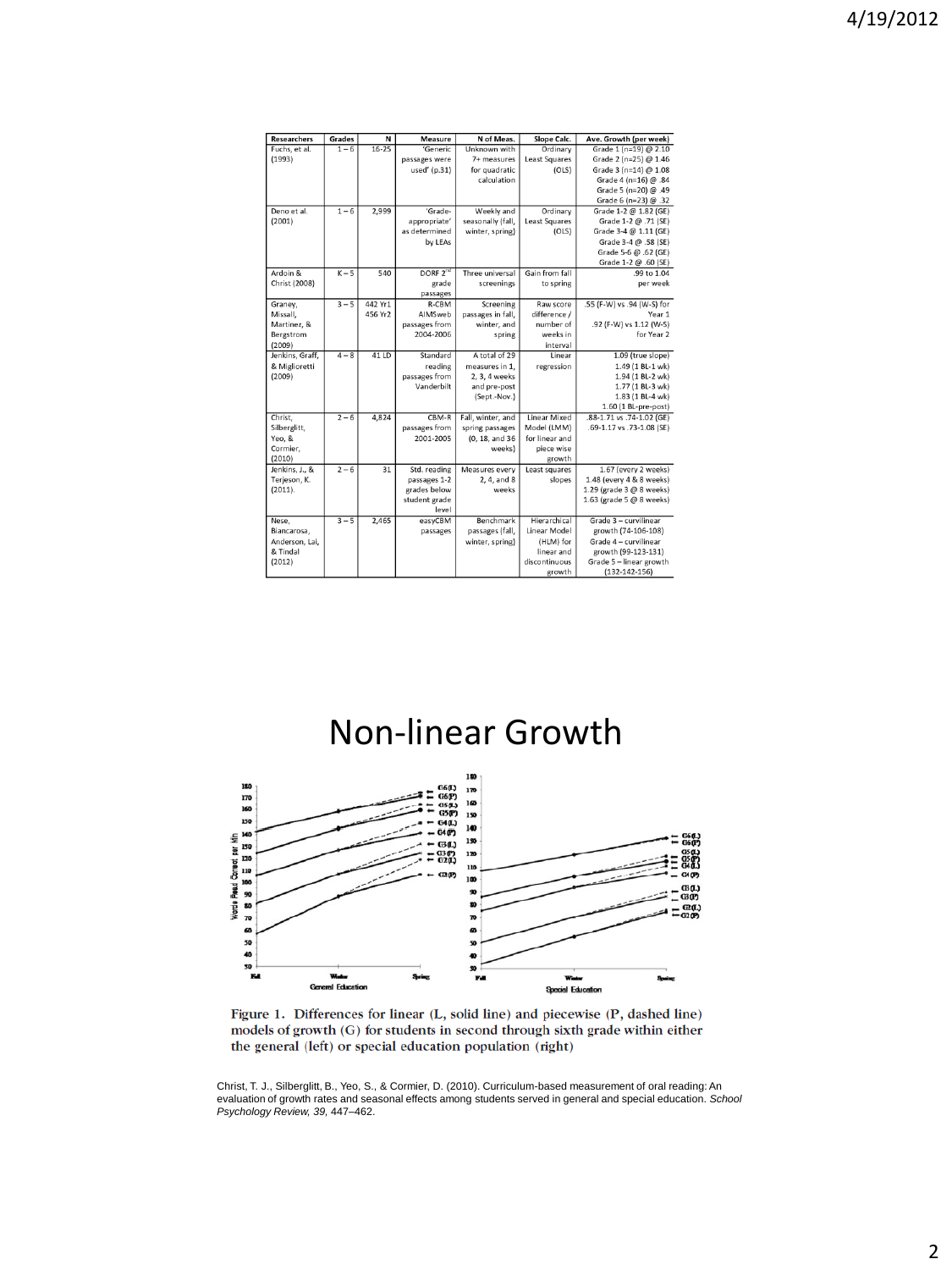# ORF Means and SDs by Grade\*

|       | Fall           | Winter         | Spring         |
|-------|----------------|----------------|----------------|
| Grade | Mean $(SD)$    | Mean $(SD)$    | Mean $(SD)$    |
| 3     | 74.48 (35.41)  | 106.90 (39.94) | 107.48 (39.24) |
|       | 102.31 (36.58) | 122.89 (38.43) | 130.91 (41.49) |
| 5     | 134.48 (42.81) | 143.38 (39.72) | 156.01 (40.18) |

\*Nese, J. F. T., Biancarosa, G., Anderson, D., Lai, C. F., Alonzo, J., & Tindal, G. (2012). Within-year oral reading fluency with CBM: A comparison of models. *Reading and Writing: An Interdisciplinary Journal*.

### *Predicted Trajectories for Three Parameterizations of Growth Compared to Observed Growth*

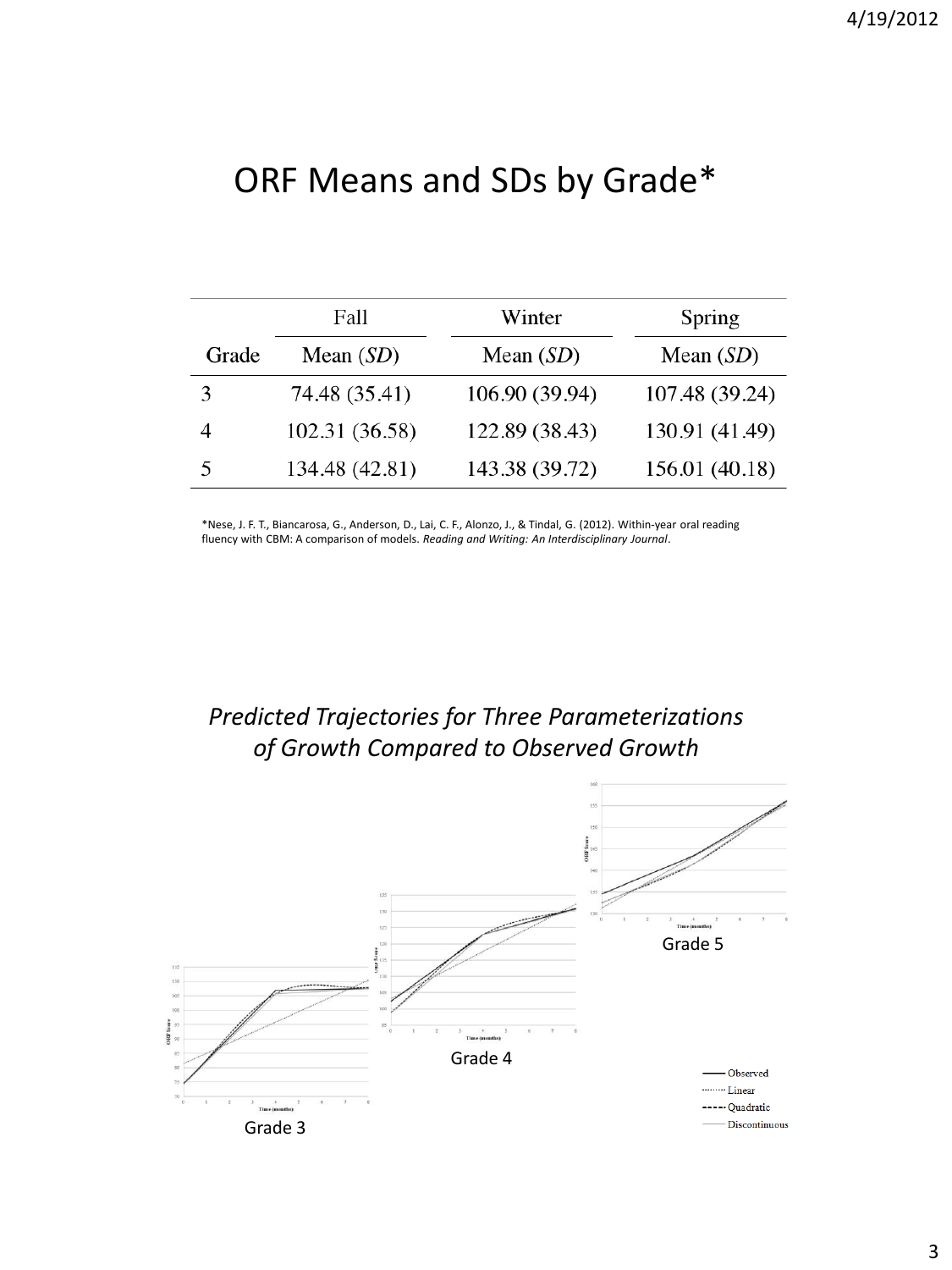## Within-Year ORF Growth, Grades 1-8



Observed ORF Growth, Grades 1-8

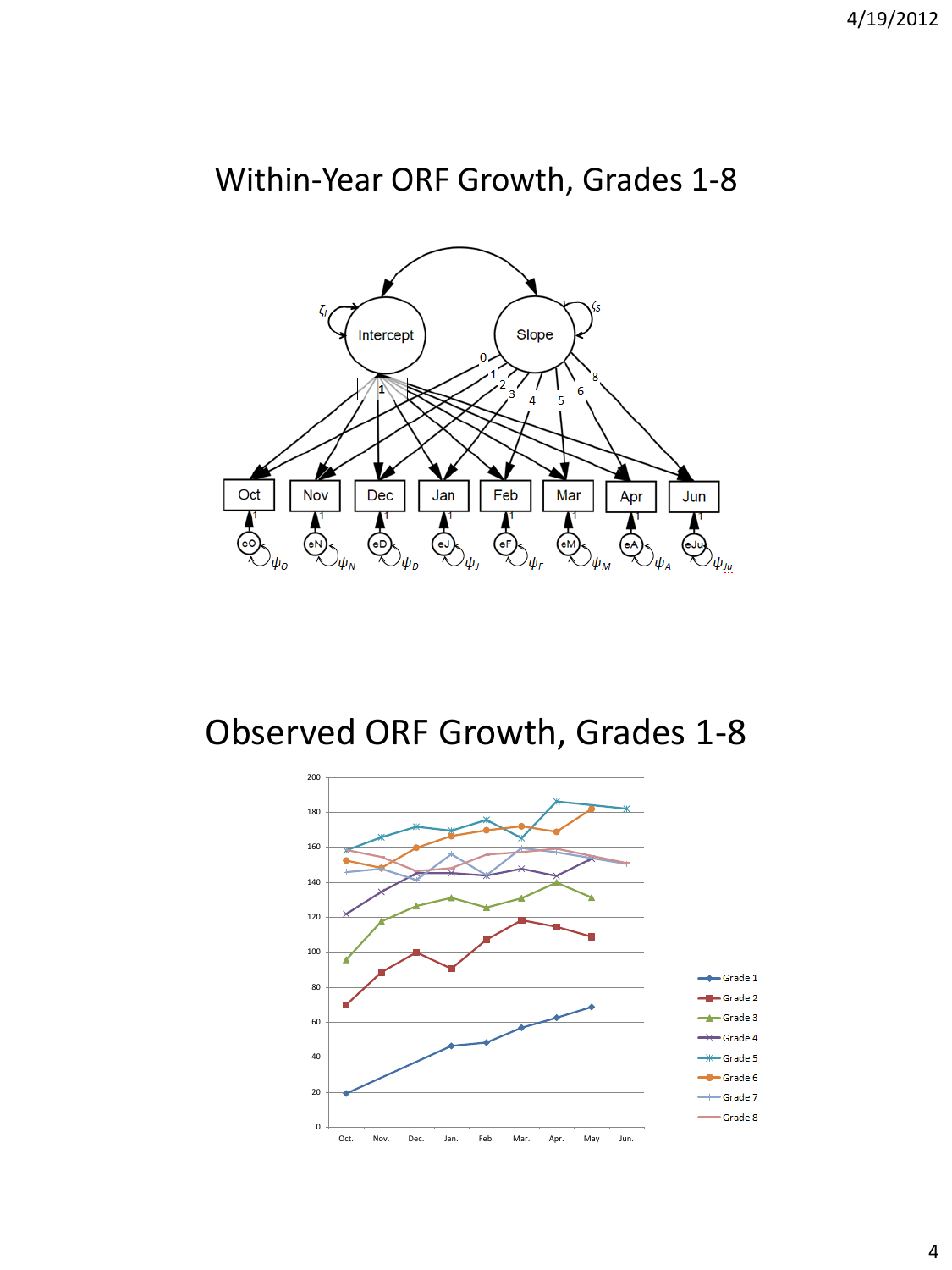

### *Predicted Seasonal and Total Yearly ORF* Gains *by Grade Based on Final Models*

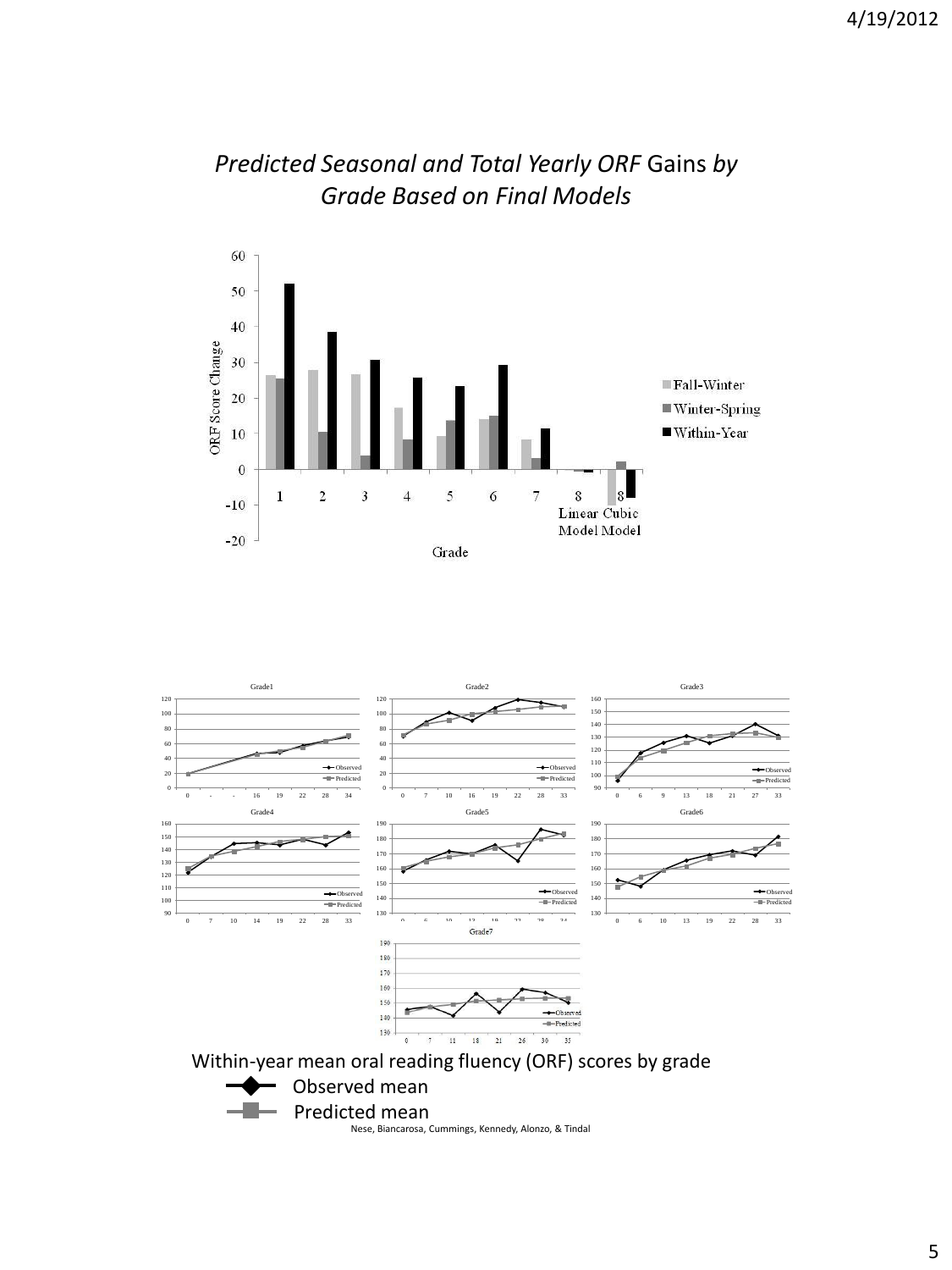# Growth Trajectories

- Non-linear
- But our growth rates are from OLS or HLM, which estimates a mean growth for the sample, and assumes:
	- all students within the sample are from the same population, and
	- that a single mean growth trajectory can adequately describe an entire population
- No trajectories for different groups of students based on initial starting point or instructional program.
- What does growth look like for students receiving Tier 2 and Tier 3 intervention?

## Back to Results from Nese et al. 2012

- The mean fall reading fluency score was about 88, 111, and 145 cwpm for students in grades 3, 4, and 5 respectively\*
- Across grade levels, females began the year reading about **4**  more cwpm than males.
- Students eligible for FRPL began the year reading about **11** cwpm less than students not eligible for FRL.
- SWD began the year reading about **37** cwpm less than general education students.
- LEP students began the year reading about **20** cwpm less than non-LEP students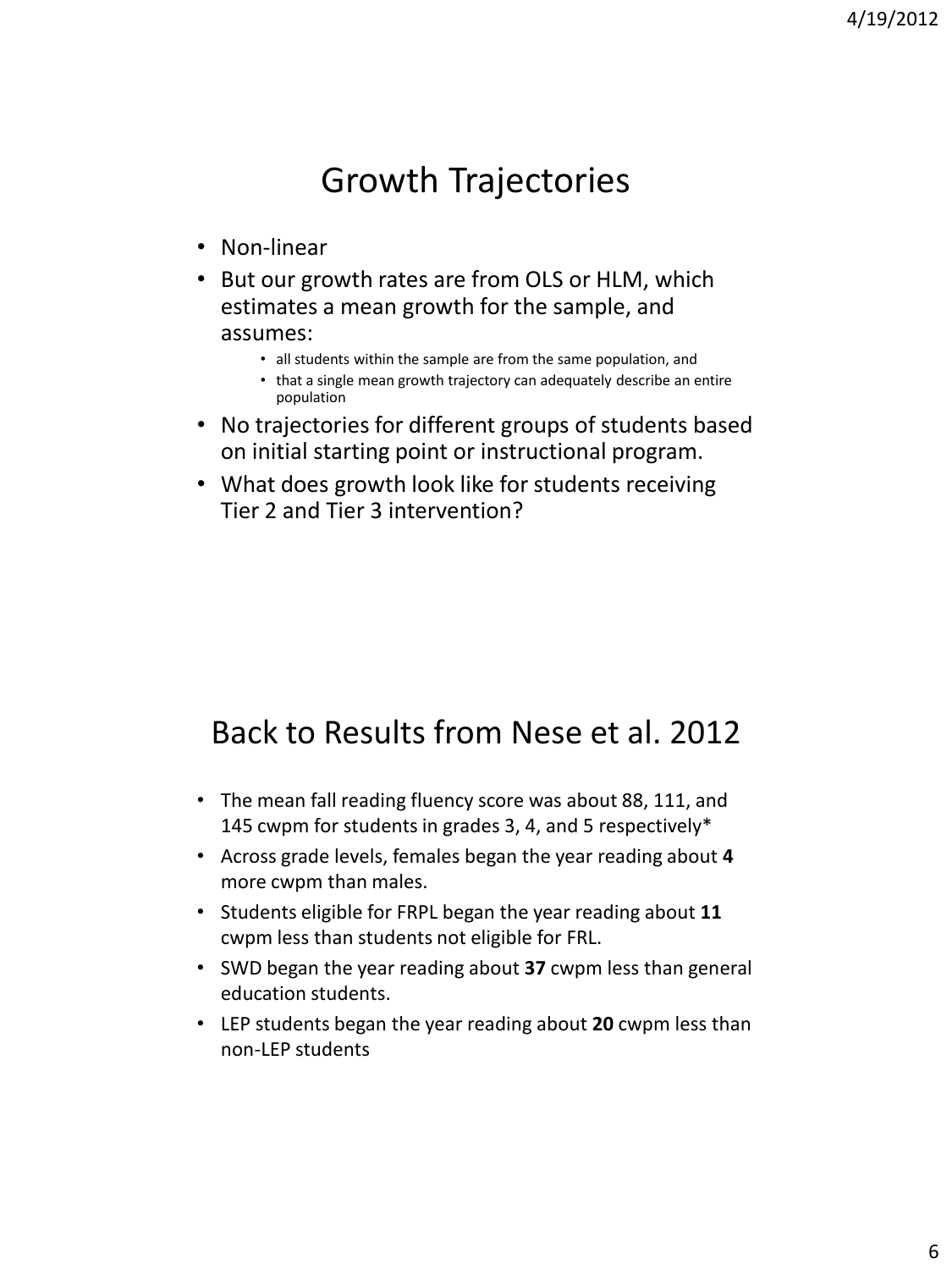### 4/19/2012

#### Table 6

Number of Passage Reading Fluency Measures Administered

|       |                         | <b>Frequency</b> | Percent         | <b>Valid Percent</b> | Cum. Percent |
|-------|-------------------------|------------------|-----------------|----------------------|--------------|
| Valid | $\mathbf{1}$            | 743              | 28.6            | 28.6                 | 28.6         |
|       | $\overline{\mathbf{2}}$ | 376              | 14.5            | 14.5                 | 43.0         |
|       | 3                       | 198              | 7.6             | 7.6                  | 50.6         |
|       | 4                       | 258              | 9.9             | 9.9                  | 60.6         |
|       | 5                       | 207              | 8.0             | 8.0                  | 68.5         |
|       | 6                       | 119              | 4.6             | 4.6                  | 73.1         |
|       | $\overline{7}$          | 150              | 5.8             | 5.8                  | 78.9         |
|       | 8                       | 110              | 4.2             | 4.2                  | 83.1         |
|       | 9                       | 88               | 3.4             | 3.4                  | 86.5         |
|       | 10                      | 70               | 2.7             | 2.7                  | 89.2         |
|       | 11                      | 73               | 2.8             | 2.8                  | 92.0         |
|       | 12                      | 60               | 2.3             | 2.3                  | 94.3         |
|       | 13                      | 52               | 2.0             | 2.0                  | 96.3         |
|       | 14                      | 41               | 1.6             | 1.6                  | 97.8         |
|       | 15                      | 11               | $\overline{.4}$ | $\mathcal{A}$        | 98.3         |
|       | 16                      | 14               | .5              | .5                   | 98.8         |
|       | 17                      | 19               | $\cdot$         | $\cdot$              | 99.5         |
|       | 18                      | 4                | $\cdot$ .2      | $\overline{2}$       | 99.7         |
|       | 20                      | $\overline{2}$   | $\cdot$ 1       | $\cdot$ 1            | 99.8         |
|       | 21                      | $\overline{2}$   | $\cdot$ 1       | $\cdot$ 1            | 99.8         |
|       | 22                      | $\overline{2}$   | $\cdot$ 1       | $\mathbf{.1}$        | 99.9         |
|       | 23                      | $\mathbf{1}$     | .0              | .0                   | 100.0        |
|       | 30                      | 1                | .0              | $\mathbf{0}$         | 100.0        |
|       | <b>Total</b>            | 2601             | 100.0           | 100.0                |              |

#### Table 7

Descriptive Statistics on Progress Measures: Weeks from September 1

|                   | N            | Min   | Max   | <b>Mean</b> | SD      |
|-------------------|--------------|-------|-------|-------------|---------|
| Measure 1         | 2601         | 1.00  | 38.29 | 10.7879     | 7.99305 |
| Measure 2         | 1858         | 3.00  | 38.86 | 15.7434     | 8.67117 |
| Measure 3         | 1482         | 3.86  | 38.00 | 18.6795     | 8.79860 |
| Measure 4         | 1284         | 3.86  | 38.00 | 21.7593     | 8.81420 |
| <b>Measure 5</b>  | 1026         | 5.29  | 38.14 | 23.2122     | 7.88417 |
| Measure 6         | 819          | 6.00  | 38.14 | 24.7971     | 6.65498 |
| Measure 7         | 700          | 6.86  | 38.00 | 26.4461     | 6.59604 |
| Measure 8         | 550          | 6.86  | 38.00 | 27.4577     | 5.85003 |
| Measure 9         | 440          | 7.86  | 38.00 | 29.0847     | 5.54604 |
| Measure 10        | 352          | 9.00  | 38.29 | 30.1116     | 5.30065 |
| Measure 11        | 282          | 10.00 | 38.14 | 31.1930     | 5.08908 |
| Measure 12        | 209          | 10.86 | 38.14 | 31.9973     | 5.16017 |
| Measure 13        | 149          | 12.86 | 38.00 | 32.5877     | 5.30219 |
| Measure 14        | 97           | 18.29 | 38.00 | 32.7909     | 5.43683 |
| Measure 15        | 56           | 18.86 | 38.00 | 32.1556     | 6.20026 |
| Measure 16        | 45           | 19.86 | 38.00 | 32.9333     | 5.81754 |
| Measure 17        | 31           | 20.86 | 38.00 | 32.6498     | 5.69698 |
| Measure 18        | 12           | 21.86 | 37.29 | 31.5476     | 5.46360 |
| Measure 19        | 8            | 22.86 | 36.29 | 29.8750     | 4.67824 |
| Measure 20        | 8            | 23.86 | 37.29 | 32.8036     | 4.87926 |
| Measure 21        | 6            | 24.86 | 37.29 | 33.8095     | 4.90203 |
| Measure 22        | 4            | 25.86 | 37.86 | 34.5714     | 5.81577 |
| Measure 23        | 2            | 27.86 | 37.86 | 32.8571     | 7.07107 |
| <b>Measure 24</b> | $\mathbf{1}$ | 28.86 | 28.86 | 28.8571     |         |
| Measure 25        | $\mathbf{1}$ | 30.86 | 30.86 | 30.8571     |         |
| Measure 26        | $\mathbf{1}$ | 32.14 | 32.14 | 32.1429     |         |
| Measure 27        | $\mathbf{1}$ | 32.86 | 32.86 | 32.8571     |         |
| <b>Measure 28</b> | 1            | 33.86 | 33.86 | 33.8571     |         |
| Measure 29        | $\mathbf{1}$ | 35.86 | 35.86 | 35.8571     |         |
| Measure 30        | 1            | 36.86 | 36.86 | 36.8571     |         |